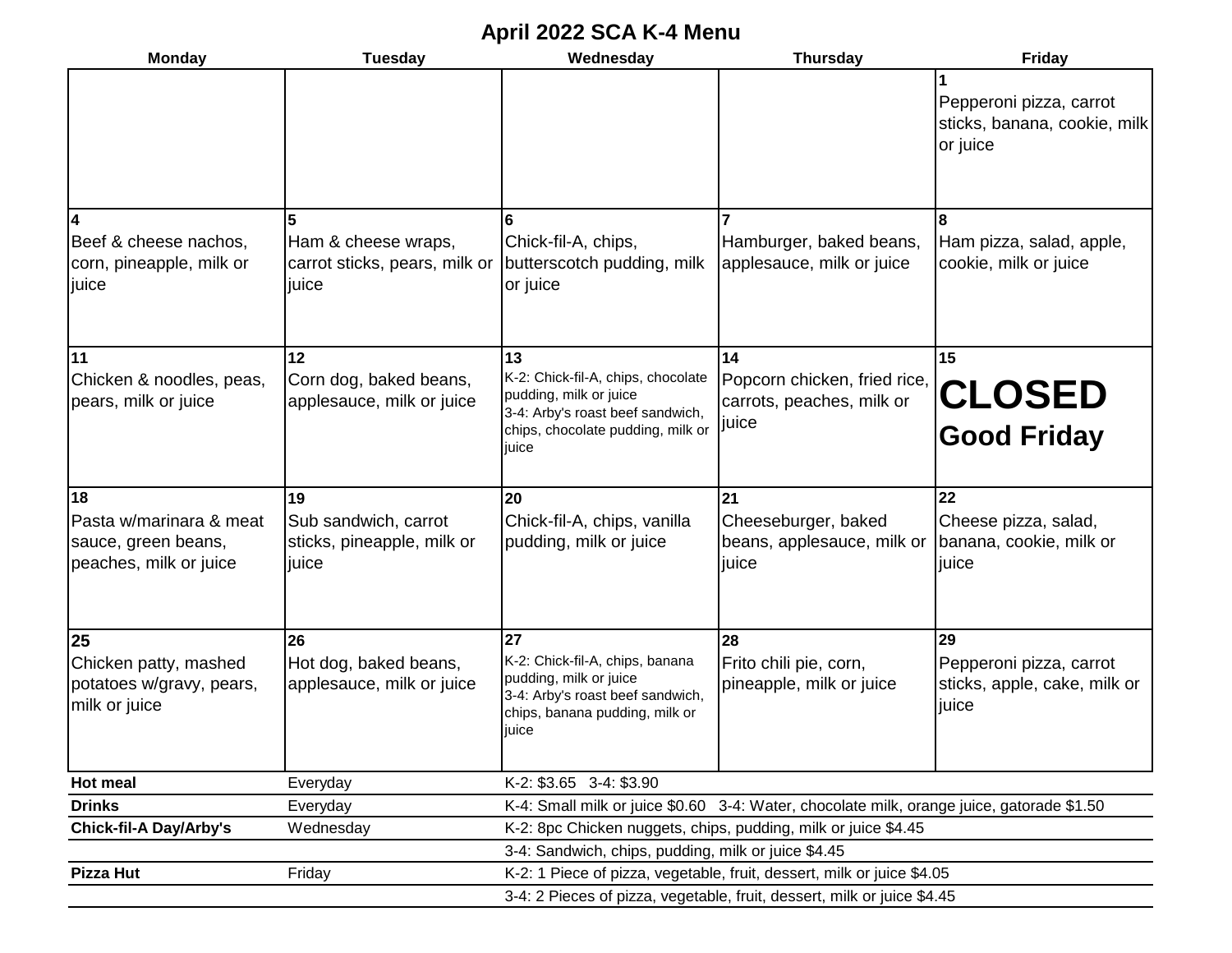## **April 2022 SCA 5-8 Menu**

| <b>Monday</b>                                                            | <b>Tuesday</b>                                                      | Wednesday                                                                                     | <b>Thursday</b>                                                                       | <b>Friday</b>                                                                                  |  |  |  |
|--------------------------------------------------------------------------|---------------------------------------------------------------------|-----------------------------------------------------------------------------------------------|---------------------------------------------------------------------------------------|------------------------------------------------------------------------------------------------|--|--|--|
|                                                                          |                                                                     |                                                                                               |                                                                                       | Pepperoni pizza, carrot<br>sticks, banana, cookie, milk<br>or juice<br><b>Baked potato bar</b> |  |  |  |
|                                                                          | 5                                                                   |                                                                                               |                                                                                       |                                                                                                |  |  |  |
| Beef & cheese nachos,<br>corn, pineapple, milk or<br>juice               | Ham & cheese wraps,<br>carrot sticks, pears, milk or<br>juice       | Chick-fil-A, fries,<br>butterscotch pudding, milk<br>or juice                                 | Hamburger, baked beans,<br>applesauce, milk or juice                                  | Ham pizza, salad, apple,<br>cookie, milk or juice                                              |  |  |  |
|                                                                          | A la carte                                                          |                                                                                               |                                                                                       | <b>Baked potato bar</b>                                                                        |  |  |  |
| 11                                                                       | 12                                                                  | 13                                                                                            | 14                                                                                    | 15                                                                                             |  |  |  |
| Chicken & noodles, peas,<br>pears, milk or juice                         | Corn dog, baked beans,<br>applesauce, milk or juice                 | chips, chocolate pudding,                                                                     | Arby's roast beef sandwich, Popcorn chicken, fried rice,<br>peaches, milk or juice    | <b>CLOSED</b>                                                                                  |  |  |  |
|                                                                          | A la carte                                                          | milk or juice                                                                                 |                                                                                       | <b>Good Friday</b>                                                                             |  |  |  |
| 18                                                                       | 19                                                                  | 20                                                                                            | 21                                                                                    | 22                                                                                             |  |  |  |
| Pasta w/marinara & meat<br>sauce, green beans,<br>peaches, milk or juice | Sub sandwich, carrot<br>sticks, pineapple, milk or<br><b>liuice</b> | Chick-fil-A, fries, vanilla<br>pudding, milk or juice                                         | Cheeseburger, baked<br>beans, applesauce, milk or<br>juice                            | Cheese pizza, salad,<br>banana, cake, milk or juice                                            |  |  |  |
|                                                                          | A la carte                                                          |                                                                                               |                                                                                       | <b>Baked potato bar</b>                                                                        |  |  |  |
| 25                                                                       | 26                                                                  | 27                                                                                            | 28                                                                                    | 29                                                                                             |  |  |  |
| Chicken patty, mashed<br>potatoes w/gravy, pears,<br>milk or juice       | Hot dog, baked beans,<br>applesauce, milk or juice                  | Arby's roast beef sandwich, Frito chili pie, corn,<br>chips, banana pudding,<br>milk or juice | pineapple, milk or juice                                                              | Pepperoni pizza, carrot<br>sticks, apple, cookie, milk<br>or juice                             |  |  |  |
|                                                                          | A la carte                                                          |                                                                                               |                                                                                       | <b>Baked potato bar</b>                                                                        |  |  |  |
| <b>Hot meal</b>                                                          | Everyday                                                            | \$3.90                                                                                        |                                                                                       |                                                                                                |  |  |  |
| Salad bar                                                                | Everyday                                                            | \$4.00                                                                                        |                                                                                       |                                                                                                |  |  |  |
| <b>Pint drinks</b>                                                       | Everyday                                                            |                                                                                               | Sweet tea, chocolate milk, orange juice, gatorade, sparkling ice, water \$1.50        |                                                                                                |  |  |  |
| A la carte                                                               | Tuesday                                                             | 7oz Pretzel \$3.25 Tornado \$3.25 Empanada \$3.25                                             |                                                                                       |                                                                                                |  |  |  |
| <b>Chick-fil-A Day</b>                                                   | Wednesday                                                           |                                                                                               | Sandwich only \$4.05; Sandwich, fries, pudding, milk or juice \$4.45                  |                                                                                                |  |  |  |
|                                                                          |                                                                     |                                                                                               | 8pc Nuggets only \$4.05; Nuggets, fries, pudding, milk or juice \$4.45                |                                                                                                |  |  |  |
| Arby's                                                                   | Wednesday                                                           |                                                                                               | Sandwich only \$4.05; Sandwich, chips, pudding, milk or juice \$4.45                  |                                                                                                |  |  |  |
| <b>Pizza Hut</b>                                                         | Friday                                                              |                                                                                               | Pizza Only \$4.05; 2 Pieces of pizza, vegetable, fruit, dessert, milk or juice \$4.45 |                                                                                                |  |  |  |
| <b>Baked Potato Bar</b>                                                  | Friday                                                              | \$4.00                                                                                        |                                                                                       |                                                                                                |  |  |  |
| <b>Chips and Cookies</b>                                                 | Tuesday & Thursday                                                  | Variety \$1.00                                                                                |                                                                                       |                                                                                                |  |  |  |
| <b>Ice Cream</b>                                                         | Tuesday & Thursday                                                  | Variety \$1.50                                                                                |                                                                                       |                                                                                                |  |  |  |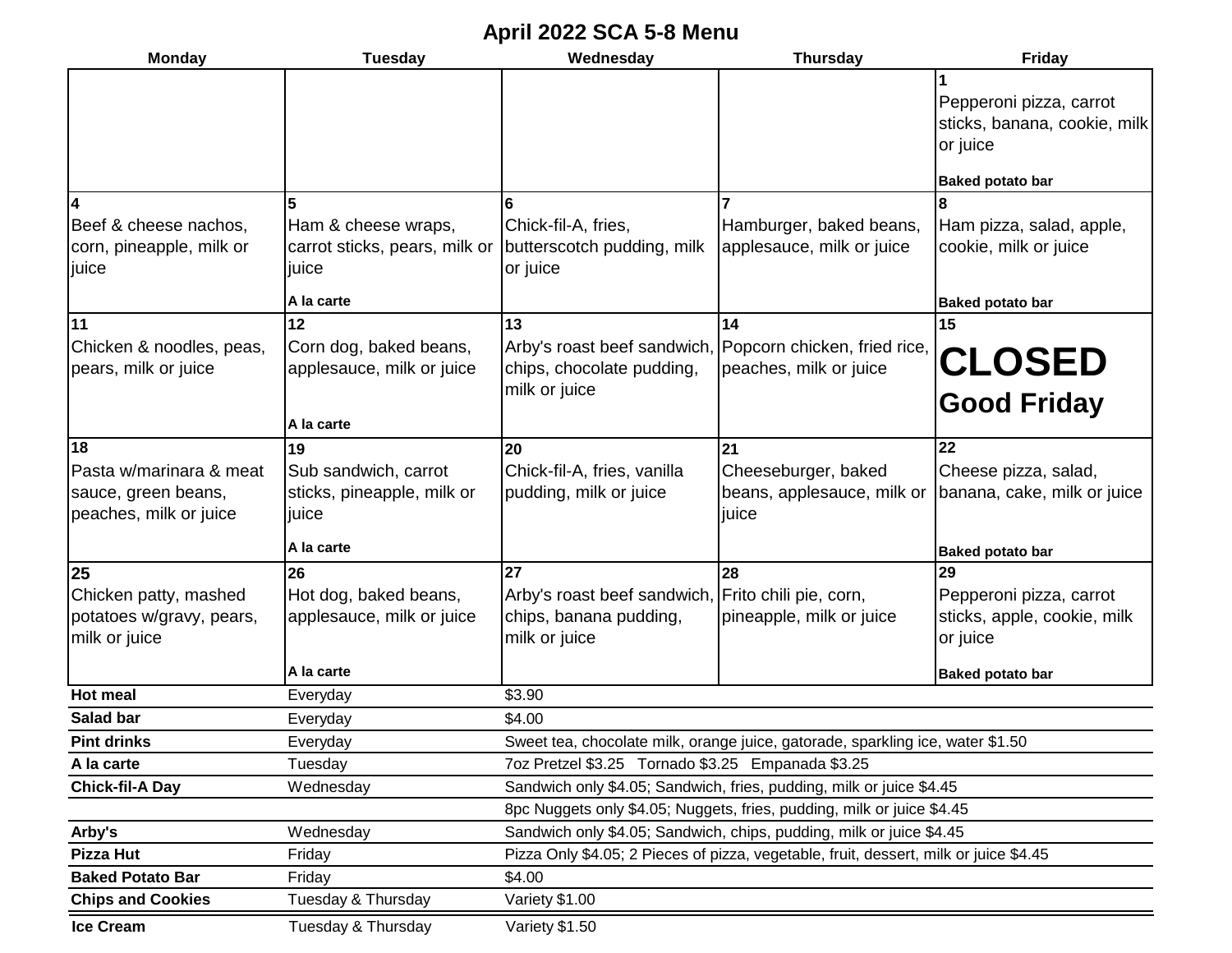## **April 2022 SCA 5-8 Menu**

| <b>Monday</b>                                                                  | <b>Tuesday</b>                                                              | Wednesday                                                                                                                                      | <b>Thursday</b>                                                                       | <b>Friday</b>                                                                |  |  |  |
|--------------------------------------------------------------------------------|-----------------------------------------------------------------------------|------------------------------------------------------------------------------------------------------------------------------------------------|---------------------------------------------------------------------------------------|------------------------------------------------------------------------------|--|--|--|
|                                                                                |                                                                             |                                                                                                                                                |                                                                                       | Pepperoni pizza, carrot<br>sticks, banana, cookie, milk<br>or juice          |  |  |  |
|                                                                                |                                                                             |                                                                                                                                                |                                                                                       | <b>Baked potato bar</b>                                                      |  |  |  |
| Beef & cheese nachos,<br>corn, pineapple, milk or<br>ljuice                    | Ham & cheese wraps,<br>carrot sticks, pears, milk or<br>juice<br>A la carte | 6<br>Chick-fil-A, fries,<br>butterscotch pudding, milk<br>or juice                                                                             | Hamburger, baked beans,<br>applesauce, milk or juice                                  | Ham pizza, salad, apple,<br>cookie, milk or juice<br><b>Baked potato bar</b> |  |  |  |
| 11                                                                             | 12                                                                          | 13                                                                                                                                             | 14                                                                                    | 15                                                                           |  |  |  |
| Chicken & noodles, peas,<br>pears, milk or juice                               | Corn dog, baked beans,<br>applesauce, milk or juice                         | chips, chocolate pudding,<br>milk or juice                                                                                                     | Arby's roast beef sandwich, Popcorn chicken, fried rice,<br>peaches, milk or juice    | CLOSED                                                                       |  |  |  |
|                                                                                | A la carte                                                                  |                                                                                                                                                |                                                                                       | <b>Good Friday</b>                                                           |  |  |  |
| 18<br>Pasta w/marinara & meat<br>sauce, green beans,<br>peaches, milk or juice | 19<br>Sub sandwich, carrot<br>sticks, pineapple, milk or<br><b>liuice</b>   | 20<br>Chick-fil-A, fries, vanilla<br>pudding, milk or juice                                                                                    | 21<br>Cheeseburger, baked<br>beans, applesauce, milk or<br>juice                      | 22<br>Cheese pizza, salad,<br>banana, cake, milk or juice                    |  |  |  |
|                                                                                | A la carte                                                                  |                                                                                                                                                |                                                                                       | <b>Baked potato bar</b>                                                      |  |  |  |
| 25<br>Chicken patty, mashed<br>potatoes w/gravy, pears,<br>milk or juice       | 26<br>Hot dog, baked beans,<br>applesauce, milk or juice                    | 27<br>Arby's roast beef sandwich, Frito chili pie, corn,<br>chips, banana pudding,<br>milk or juice                                            | 28<br>pineapple, milk or juice                                                        | 29<br>Pepperoni pizza, carrot<br>sticks, apple, cookie, milk<br>or juice     |  |  |  |
|                                                                                | A la carte                                                                  |                                                                                                                                                |                                                                                       | <b>Baked potato bar</b>                                                      |  |  |  |
| <b>Hot meal</b>                                                                | Everyday                                                                    | \$3.90                                                                                                                                         |                                                                                       |                                                                              |  |  |  |
| Salad bar                                                                      | Everyday                                                                    | \$4.00                                                                                                                                         |                                                                                       |                                                                              |  |  |  |
| <b>Pint drinks</b>                                                             | Everyday                                                                    |                                                                                                                                                | Sweet tea, chocolate milk, orange juice, gatorade, sparkling ice, water \$1.50        |                                                                              |  |  |  |
| A la carte                                                                     | Tuesday                                                                     | 7oz Pretzel \$3.25 Tornado \$3.25 Empanada \$3.25                                                                                              |                                                                                       |                                                                              |  |  |  |
| <b>Chick-fil-A Day</b>                                                         | Wednesday                                                                   |                                                                                                                                                | Sandwich only \$4.05; Sandwich, fries, pudding, milk or juice \$4.45                  |                                                                              |  |  |  |
|                                                                                |                                                                             | 8pc Nuggets only \$4.05; Nuggets, fries, pudding, milk or juice \$4.45<br>Sandwich only \$4.05; Sandwich, chips, pudding, milk or juice \$4.45 |                                                                                       |                                                                              |  |  |  |
| Arby's                                                                         | Wednesday                                                                   |                                                                                                                                                |                                                                                       |                                                                              |  |  |  |
| <b>Pizza Hut</b><br><b>Baked Potato Bar</b>                                    | Friday<br>Friday                                                            | \$4.00                                                                                                                                         | Pizza Only \$4.05; 2 Pieces of pizza, vegetable, fruit, dessert, milk or juice \$4.45 |                                                                              |  |  |  |
| <b>Chips and Cookies</b>                                                       | Tuesday & Thursday                                                          | Variety \$1.00                                                                                                                                 |                                                                                       |                                                                              |  |  |  |
|                                                                                |                                                                             |                                                                                                                                                |                                                                                       |                                                                              |  |  |  |